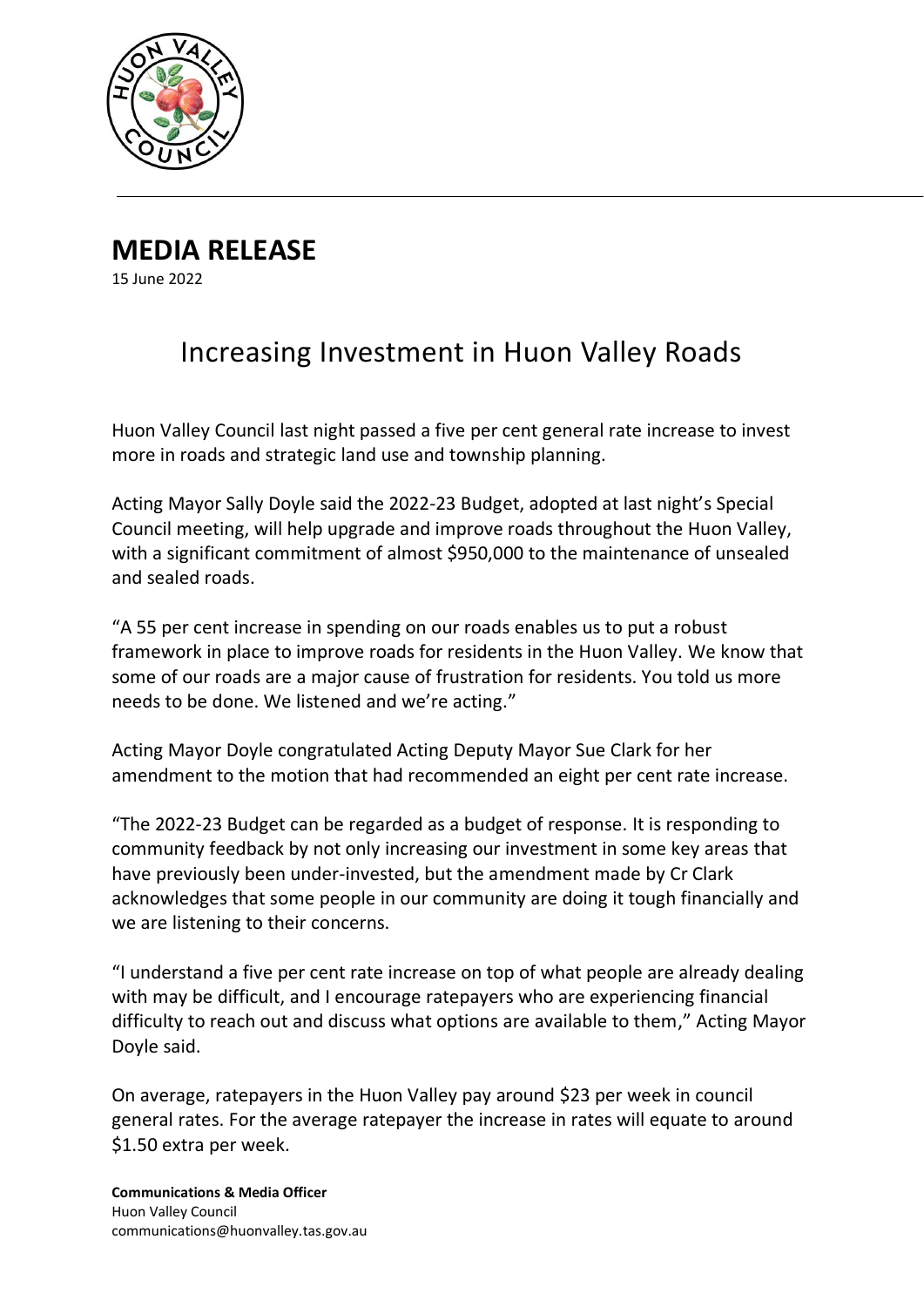

"We have a Financial Hardship and Payment Assistance Policy that provides assistance to ratepayers and community members experiencing difficulty in meeting financial obligations to Council due to genuine financial hardship. The policy and application form are available on our website."

Acting Mayor Sally Doyle said a significant rate increase was necessary as Council invests more money in the priority areas for the community, deals with ongoing operational challenges with the two medical centres, and an operating deficit of approximately \$2.93 million.

"We have had numerous challenges in recent years that have put a lot of financial pressure on our operations: the 2019 bushfires; COVID-19; increase in demand for services; population growth; and a large portfolio of infrastructure that requires significant funds to operate, maintain and replace."

Traditionally, Huon Valley Council has charged its ratepayers low rates. Despite being the 8-12<sup>th</sup> largest council in Tasmania (depending on the measure used), the average rates in the Huon Valley have been the fifth lowest of the 29 Councils across the State.

"Rates are our largest revenue source - 56 per cent of our revenue comes from council rates - and an increase will allow us to begin to address the deficit and ensure continued investment in services that are valued by and benefit the community," Cr Doyle said.

"In 2020-21 Council resolved to not increase the general rate as a response to support the community given the unknown outcomes of COVID on the economy and ratepayers. A shortage of GPs for the medical centres in Geeveston and Dover has also had a financial impact and the centres will operate at a significant deficit in 2022-23.

"Ultimately what it comes down to is we want to make sure we can better meet the needs of our community both now and into the future and balance community expectations and Council resources."

Acting Mayor Doyle said the recent valuations carried out by the Valuer-General will mean for some ratepayers the increase will be more than five per cent.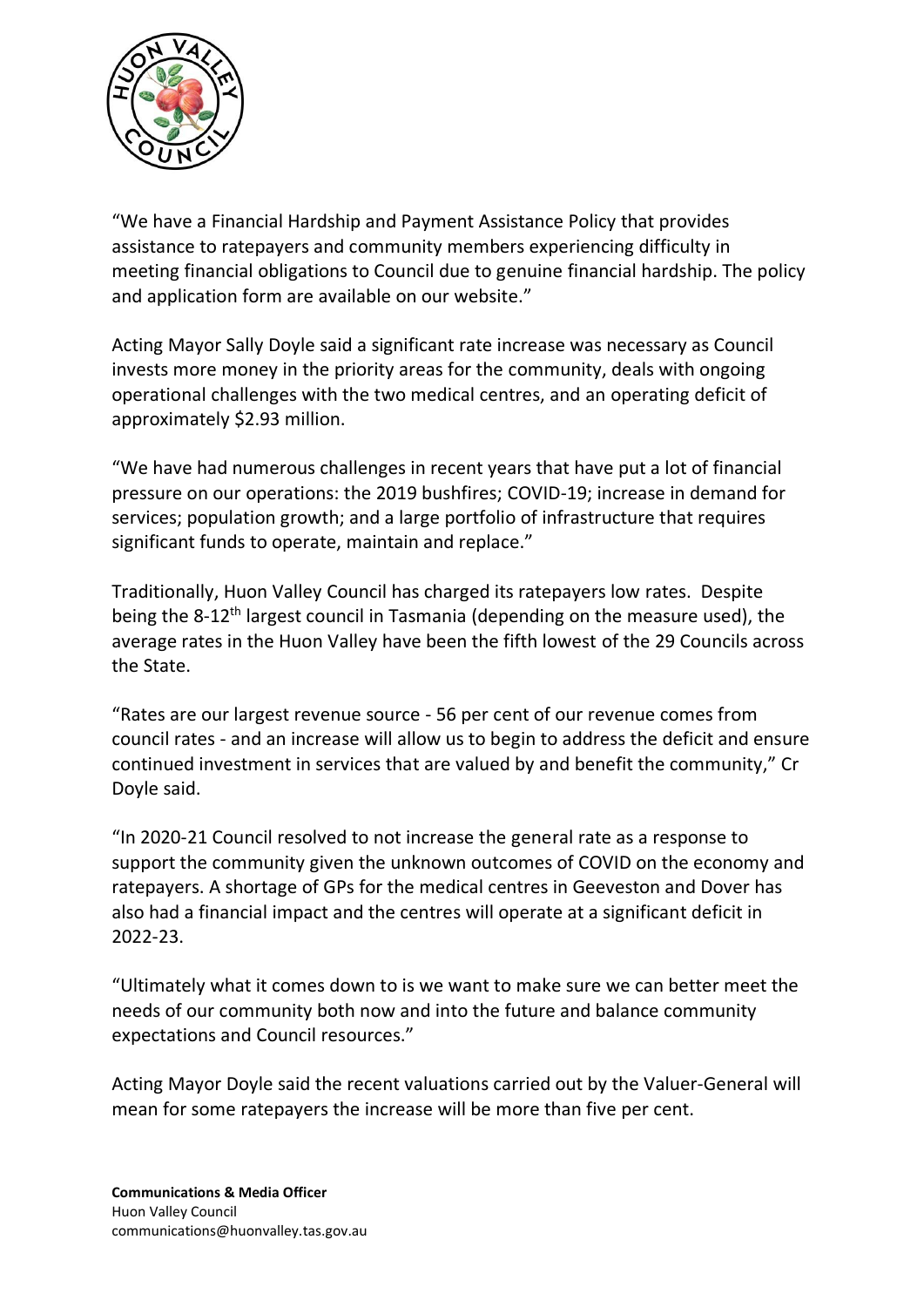

"Valuations on individual properties will have changed by differing degrees and this affects the distribution of the rates burden, so some ratepayers will receive higher increases than five per cent, while others will receive lower increases or even decreases.

"It's important to understand that increased property values does not mean we increase the total amount of revenue received from rates. It is simply a redistribution of the rates burden and the overall amount of rates collected does not increase as a result of the new valuations."

Property owners will be notified soon of their new valuations by the Valuer- General. Notices will include details of how property owners can object to the new valuation if they believe it be inaccurate.

The 2022-23 Budget will see investment of \$674,000 to strategic planning and town planning. A portion of this (\$400,000) has been allocated from reserves.

"This investment means we will be developing local planning provisions to protect heritage values in townships. Under the current interim planning scheme and draft Local Provisions Schedule there is a lack of comprehensive heritage protections that consider local character and features of a place," Acting Mayor Doyle said.

"We will also develop plans to support rezoning of land in townships to meet the current and forecast demand for residential land for the next 5- 10 years. We will develop strategies that inform planning and development assessments to avoid problems such as fragmentation of agricultural land and reactive planning issues.

"Land use planning is about determining the future of the places where we live, work and play. By setting policies, development strategies and establishing a framework for decision making, planning provides a forum for our aspirations: what we want our society, our settlements, our infrastructure, our landscapes to look like, and how we want them to function."

Acting Mayor Doyle said the Huon Valley is a growing region with more people choosing to live here.

"We are committed to both short-term and long-term investment in roads and planning as changes occur in our communities."